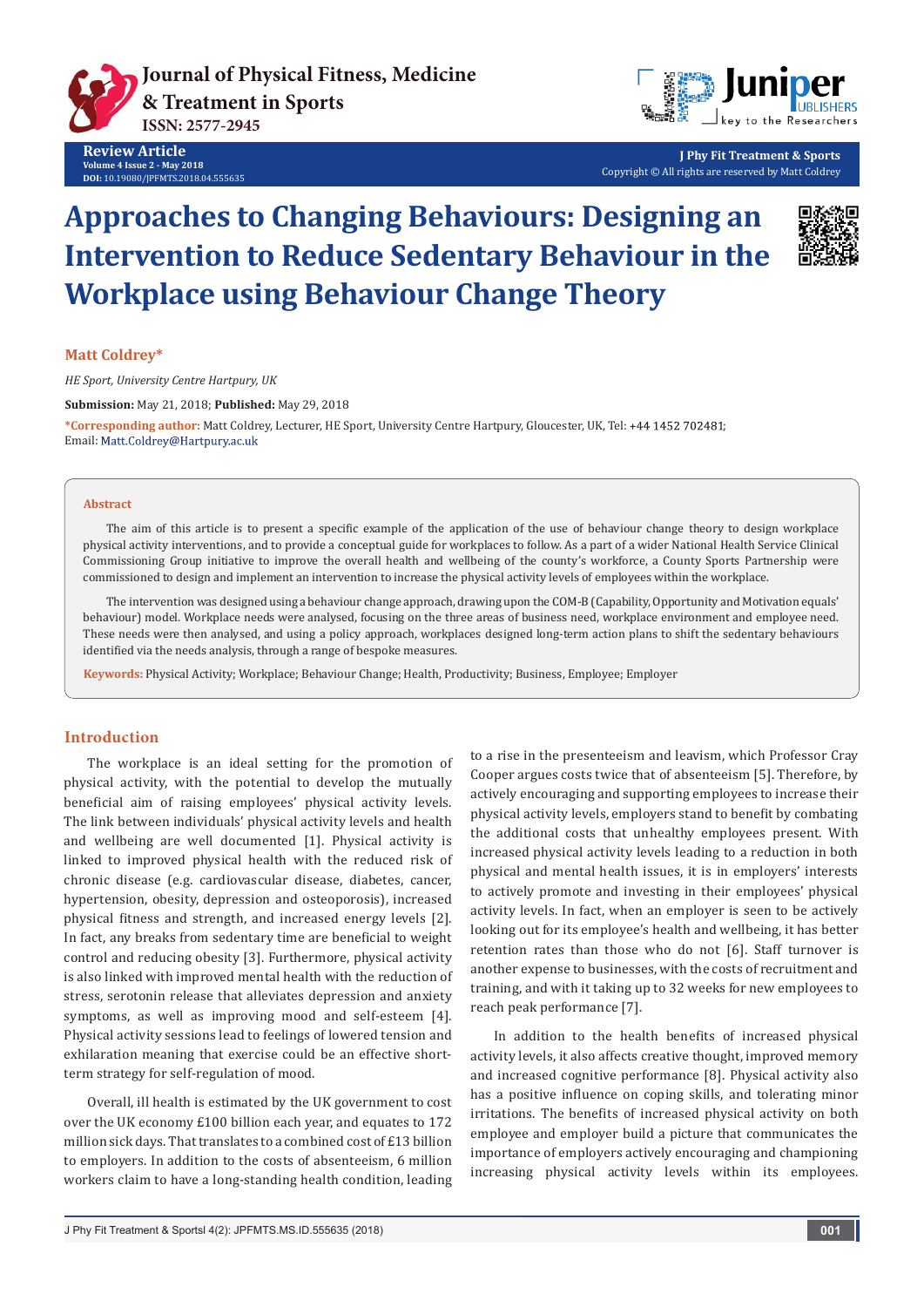Furthermore, a comparative study between days when employees exercised and no-exercise days showed that employees reported increased workplace performance however, the same employees reported that they sometimes found it difficult to organise their working days to include physical activity.

The traditional models of production, for example, the Six Sigma and Toyota Production System, operate under the Kaizen philosophic assumption that increased hours working lead to increased productivity, despite there being no empirical evidence supporting this notion [9-11]. However, research does suggest that taking regular breaks, especially when they include physical activity, increases productivity by increasing the pace of work during shorter periods by increasing focus, assisting with the formulation of ideas and retention of information, and helping with the revaluation of goals [12,13]. Therefore, the integration of breaks and physical activity into the working day is also an important consideration for employers.

#### **Intervention Design: Applying the Behaviour Change Wheel to Workplace Physical Activity**

The intervention was designed using a behaviour change approach, drawing upon the COM-B (Capability, Opportunity and Motivation equals' behaviour) model and Behaviour Change

Wheel (BCW). Workplace needs were analysed, focusing on the three areas of business need, workplace environment and employee need. These needs were then analysed, and using a policy approach, workplaces designed long-term action plans to shift the sedentary behaviours identified via the needs analysis, through a range of bespoke measures.

The COM-B model is a behavioural analysis and diagnosis tool, designed to understand the behaviours of individuals, within the context in which the behaviours take place [14]. Once understood, interventions can be designed using the behaviour change wheel, a synthesis of nineteen frameworks to organise interventions [15]. The Behaviour Change Wheel places the COM-B model within the centre, with nine intervention functions placed within the inner ring, and seven policy categories on the outer ring. Therefore, when designing a specific model for using within workplaces, it is important to consider what workplaces can control. The policy considerations are dealt with external agencies, and therefore, for specific workplace intervention design, these categories only play a contextual role. As a result, this piece will focus upon designing a model for increasing employee physical activity levels with the use of the COM-B model and nine intervention functions [16].



**How to cite this article:** Matt Coldrey. Approaches to Changing Behaviours: Designing an Intervention to Reduce Sedentary Behaviour in the Workplace using Behaviour Change Theory. J Phy Fit Treatment & Sports .2018; 4(2): 555635. DOI: [10.19080/JPFMTS.2018.04.555635](http://dx.doi.org/10.19080/jpfmts.2018.04.555635) **<sup>002</sup>**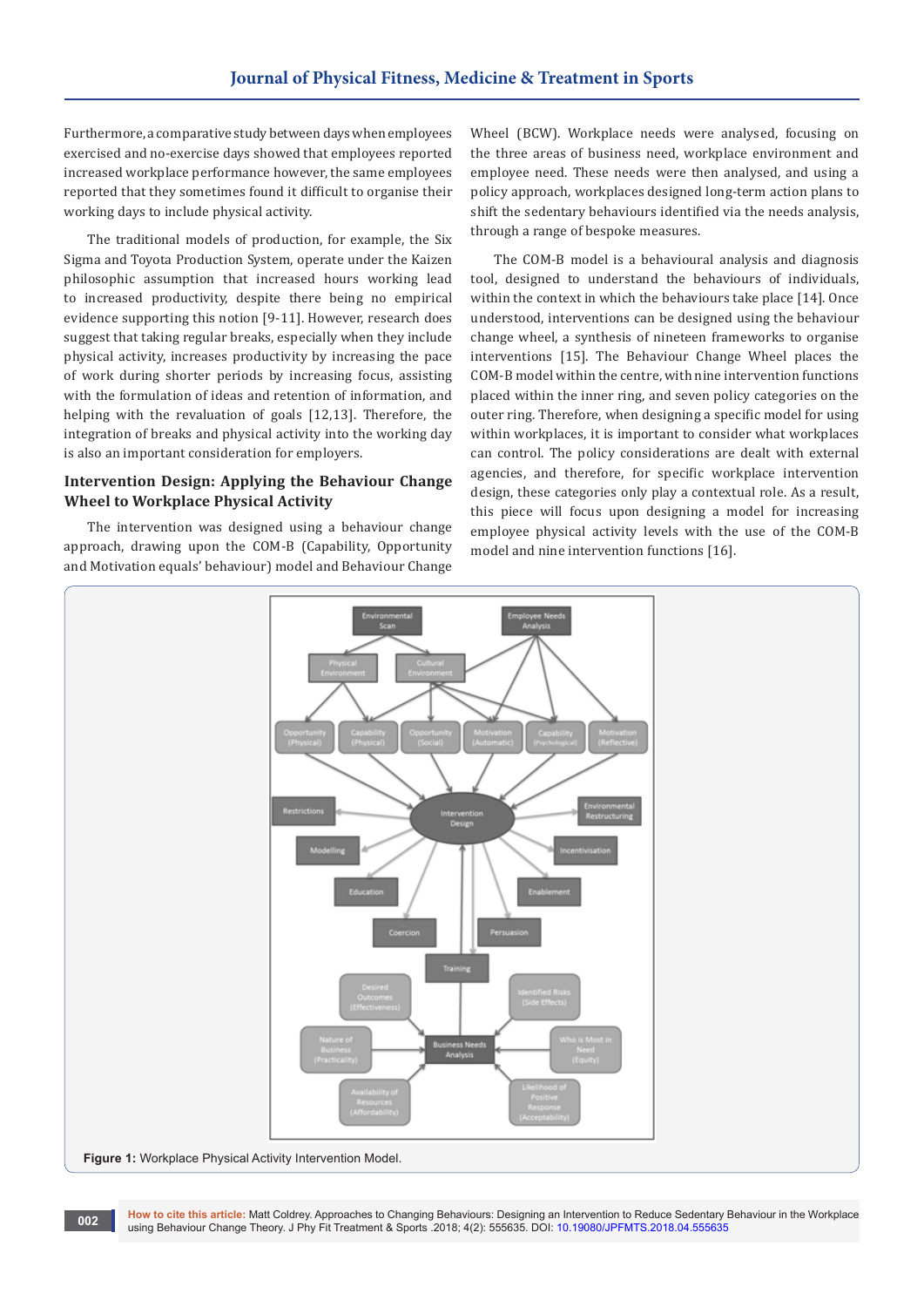Workplace needs were assessed, focusing on the three areas of business need, workplace environment and employee need. These needs were then analysed, and using a policy approach, workplaces designed long-term action plans to shift the sedentary behaviours identified via the needs analysis, through a range of bespoke measures. The approach targeted the employees' capability, opportunity and motivation, this approach sought to offer a holistic approach to shifting behaviours. Capability was targeted through the education of employees, showing them that they could increase their physical activity levels at work by doing simple and achievable activities that were both modelled. Activities were also drawn from the participants themselves during the training. By providing staff with simple and achievable activities to do and by providing them with the option stand up whilst they worked by installing sit-down/stand-up desks, staff were given the opportunity to increase their physical activity levels, whilst not taking up their valuable time. The employees' motivation was targeted by educating them on the impact on their work performance, physical health, and mental wellbeing [17,18] (Figure 1).

The nine intervention functions that make up the overall intervention design offer a holistic approach to shifting behaviours of employees. The use of these nine intervention functions should be informed by the capabilities, motivations of, and opportunities available to, the target population. Also being considered is the context of the workplace itself, and the overall aims of the intervention. The BCW framework takes into account the context of the intervention naturally through these three influencing factors upon the behaviour of individuals. Therefore, it is essential that the intervention design is fully informed by these three factors. It is proposed that a business needs analysis, physical and environmental scan, and an employee needs analysis is undertaken to inform the design of the intervention. Then, it is proposed that each of the nine intervention functions are considered in relation to the findings of these scans and analysis. Examples of each of the nine intervention functions are detailed below.

## **Restrictions**

Look to place restrictions on how sedentary employees are allowed to be. Take care not to restrict employees against their wishes as this can lead to disengagement, demotivation and/or resentment.

Example actions:

a) Moving essential facilities, such as toilets and kitchens, further away from working areas.

b) Create a rule that means the lifts can only be used when necessary (i.e. if an employee is injured or disabled, or has to transport heavy or cumbersome items).

c) Place a limit onsite parking to those who need to use spaces close to the worksite.

d) Place a limit the length of meetings with no breaks.

e) Place a limit on the amount of time employees are allowed to sit down continuously.

#### **Modelling**

Give positive role models exposure to encourage employees to emulate positive behaviours. Ensure that these role models are relatable and realistic for a range of employees (i.e. a super keen marathon runner will not interest individuals who have not been for a run in years).

Example actions:

a) Encourage staff to blog about their physical activity journey, or share blogs from individuals who are relatable to employees.

b) Place a sitting agenda item on team meetings for staff to share what physical activity they are been doing. Enable staff to ask questions and discuss this (be careful to get a mixture of already actives, sporadically active and inactive employees).

c) Create a bring-a-buddy scheme, where employees share what physical activity they are doing, and invite their colleagues along to try. This can be done as a team-building activity, but ensure that you do not force employees to take part in activities they do not want to.

d) Invite inspirational speakers to talk to staff about their journey from inactive, to physically active.

## **Education**

Enable employees to learn about physical activity and the way in which it can positively impact upon their physical and mental wellbeing. Example actions:

a) Offer staff development/education that looks at educating staff on the benefits of being physically active on the health and wellbeing, as well as their work performance and productivity, and looks at how they can increase their physical activity levels.

b) Provide digital resources that inform employees via email, intranet sites and social media.

c) Display posters around the worksite at key areas such as by the kettle, next to lift doors, and on the back of toilet doors that encourage employees to make informed decisions about their own health and wellbeing.

d) Talk about the benefits of physical activity during team meetings, and ask employees to talk research and talk about the benefits.

e) Display screen savers that remind and educate employees on the benefits of physical activity, and how they can integrate it into their day.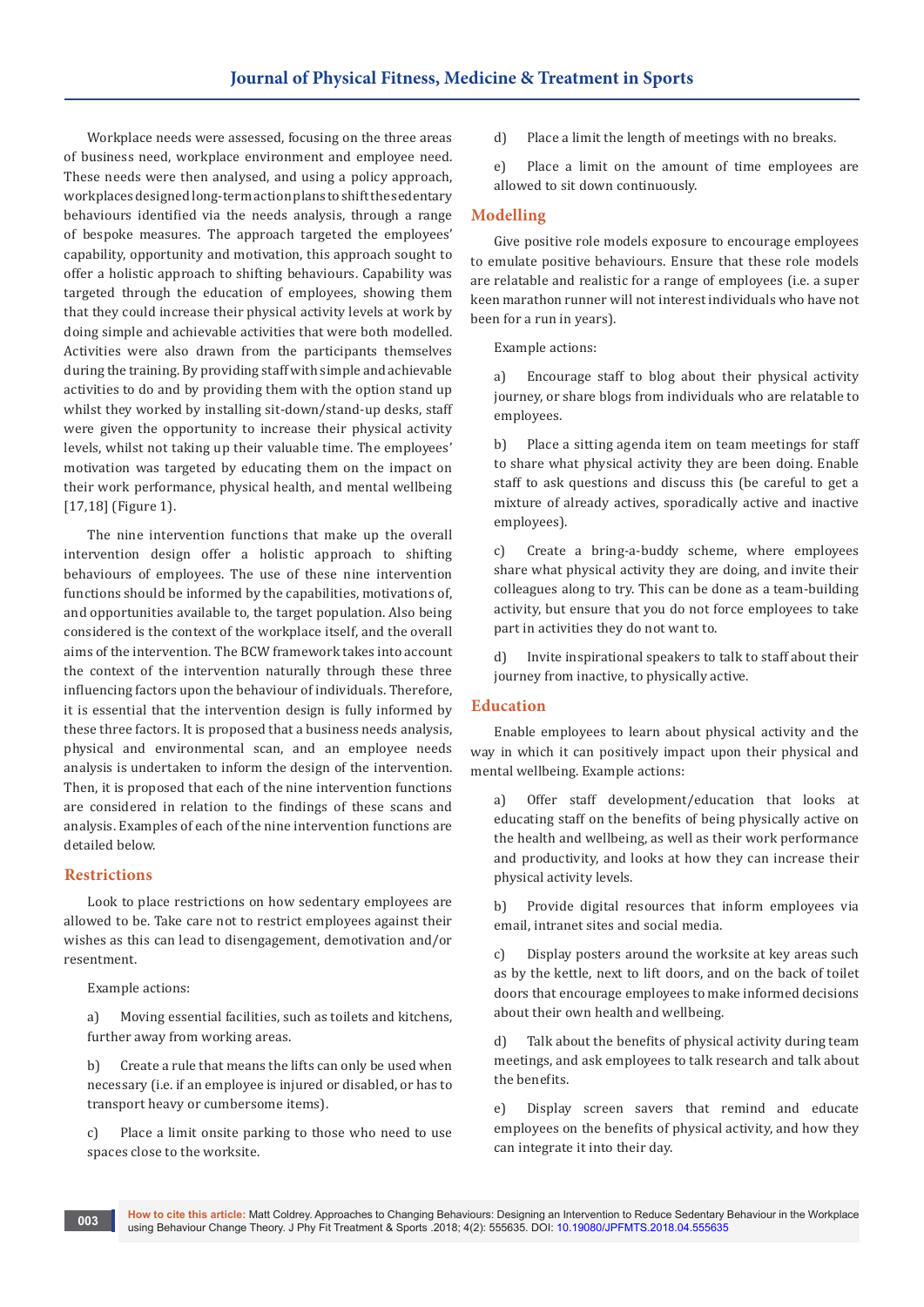### **Coercion**

Using punishments to control the behaviours of employees, but be careful to ensure that coercion is only used if employees have suggested a need and want to be coerced into shifting their behaviours. Top-down coercion can lead to disengagement, demotivation and resentment. Example actions:

a) Punish employees if meetings overrun by not allowing them to book the meeting room again for a week.

b) Punish employees who sit for over an hour without moving by not allowing them to use the staff car park for a day.

c) Ban employees from using toilets that are on the same floor as their workstation.

#### **Training**

Help employees to develop the key competencies that they need to be physically active. Example actions:

a) Offer cycle proficiency training.

b) Provide training on suitable office based activities and stretches.

c) Use motivational interviewing to motivate employees to become more physically active as a part of your appraisal scheme.

#### **Persuasion**

Regularly communicate with staff about the positive impact that physical activity can have, and the negative impact that sedentary behaviour can have. Example actions:

a) Remind employees of the need to be physically active throughout the day if you notice sedentary behaviour.

b) Integrate physical activity advice into your return-towork process.

c) Identify issues that employees face that physical activity can help to target (i.e. productivity, mental wellbeing, drowsiness, high levels of minor and mental illness) and target these by reminding employees that physical activity can help to address these issues.

#### **Enablement**

Make it easy for employees to make positive decisions about their physical activity levels. Ensure that staff know that you encourage them to increase their physical activity levels. Example actions:

a) Offer flexible working to allow employees to exercise before, and after work, and during lunch breaks.

b) Offer a reduced or free gym membership for employees.

c) Communicate local walking and cycling routes to staff to help them to find routes to actively travel to work.

#### **Incentivisation**

Create a reward scheme for employees who are already active, or who increase their physical activity levels. Example actions:

a) Provide employees with a fitness tracker at a reduced price based on the amount of steps they take (i.e. the more steps they take, the cheaper the payment for the month is).

b) Offer employees cycle/walk-to-work mileage to encourage them to cycle/walk all or part of their journey to and from work.

c) Offer employees business mileage for when the ride or walk to meetings.

# **Environmental Restructuring**

Create a physical environment that enables employees to be physically active, and removes the physical barrier to being physically active.

Example actions:

a) Build and onsite gym, or provide a space for employees to be physically active.

b) Map out local walking routes, and create a local mile that staff can walk before and/or after work, or during lunch breaks.

c) Ensure staff have access to stairs.

d) Provide showering facilities onsite for staff who cycle or run to work, or who want to be active during their lunch breaks.

e) Provide secure cycle parking.

f) Provide employees with a table tennis table, or pop up table tennis set for during breaks.

#### **Conclusion**

This article sets out a blueprint for the design of workplace physical activity interventions with the long term aims of shifting employee behaviours with regard to physical activity. Within the UK, there is an evident need for increasing the physical activity levels of individuals within the work place for the benefit of, not only individual workplaces, but also for the wider economy and health of the nation. A range of environmental, personal, and contextual factors influence the physical activity levels of employees, and by understanding and targeting specific areas, it is proposed that this blueprint will enable workplaces to design and implement effective interventions that will lead to positive health and productivity outcomes. However, this is just a blueprint based upon conceptual knowledge, and empirical research will be required to ascertain the effectiveness of the proposed framework.

#### **References**

1. [O'Donovan G, Blazevich AJ, Boreham C, Cooper AR, Crank H, et al.](https://www.ncbi.nlm.nih.gov/pubmed/20401789)  [\(2010\) The ABC of Physical Activity for Health: a consensus statement](https://www.ncbi.nlm.nih.gov/pubmed/20401789)